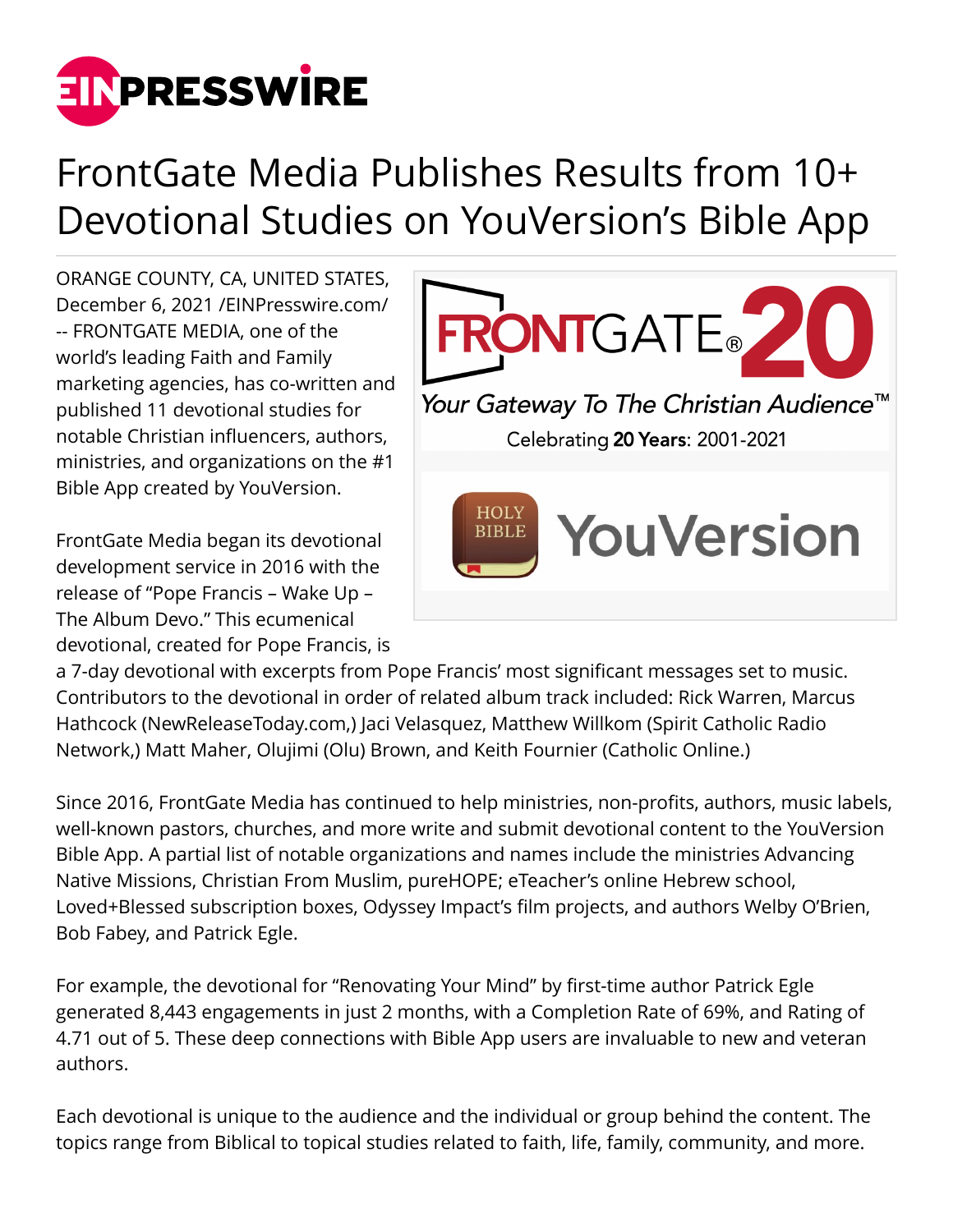Most devotionals are 5 or 7 days long and include passages of Scripture with an explanation and questions to apply to the short teaching. All have seen excellent results.

DAverage App Users' Rating of FrontGate Media Devotionals: 4.59 out of 5 stars DAverage Completion Rate of FrontGate Media Devotionals: 60.9% (2.9% above the App's 58% average completion rate!)

The Bible App has yet to turn down a FrontGate Media devotional, and each has been well received by the App's readers. Partnering with content on YouVersion's Bible App is an excellent way to create engagement by reaching the largest Christian Bible study audience in the world.

"One of the best things about publishing a Bible App devotion is that the content stays on the platform virtually forever," shares Scott A. Shuford, Chief Engagement Officer of FrontGate Media. "The number of subscriptions, completions, and ratings constantly increases year after year, and our clients receive a constant stream of new engagements from the devotionals we publish for them on the app."

FrontGate Media is a one-stop marketing shop for faith-based organizations and individuals who desire to reach the Christian audience. With 20 years in the industry, FrontGate continues to help non-profit organizations and for-profit companies and individuals to find new ways to get in front of their target audiences, including publishing Bible App devotionals. You can learn more about FrontGate Media's robust list of marketing services at <https://www.FrontGateMedia.com>.

## About YouVersion's Bible App

YouVersion's Bible App is the #1 most popular Bible study app with 490 million unique installs worldwide. The App's interface is available in 60 languages, enabling users around the globe to engage with the content. The Bible App is an interactive platform that allows users to take notes on Scriptures, compare Bible versions, create verse images, share content on social platforms, and subscribe to plans and devotionals.<https://youversion.com/the-bible-app>

## About FrontGate Media

Award-winning FrontGate Media is the leading marketing agency and media group specializing in the faith and family audience. With a 20-year history of success, the firm serves as "Your Gateway to the Christian Audience." FrontGate's full-service agency and media group has been trusted with over 5,000 campaigns, providing Faith-based market Strategy Development, Public Relations, Social Media & Marketing, and Media Buying. FrontGate's own Digital Network also provides reach to 10 Million UMV, 20 Million Email Subscribers, and Millions more Social Followers each month. Founded in 2001, FrontGate has repeatedly been honored in the Internet Advertising Competition and the WebAwards. The company plays a key role in the success of forprofit and non-profit organizations seeking faith-based and family-friendly audiences. <http://FrontGateMedia.com>